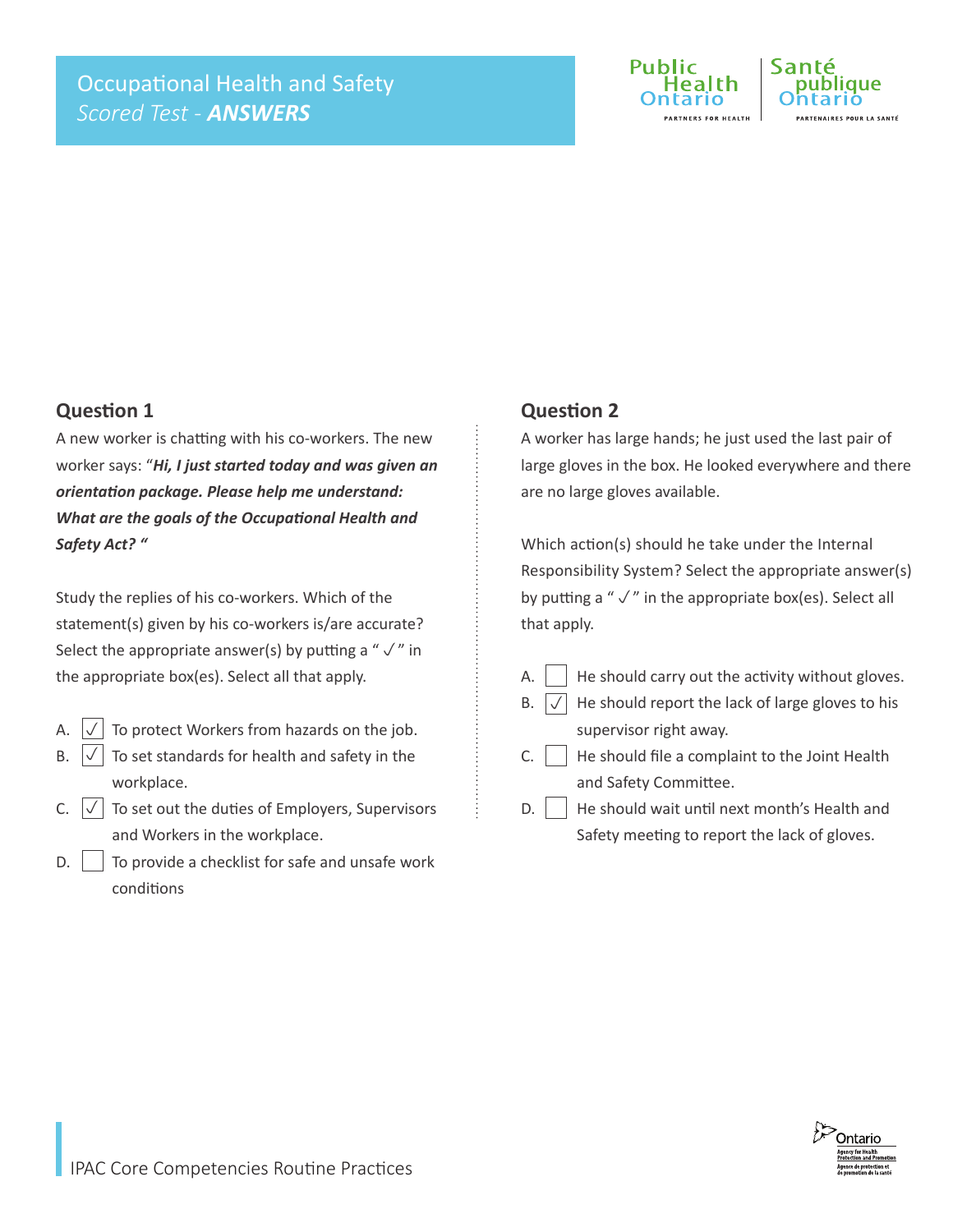# Occupational Health and Safety *Scored Test - ANSWERS*



## **Question 3**

The Employer has been informed that a Worker is off sick with diarrhea and vomiting which are the same symptoms as three patients on the unit.

What is the Employer required to do according to "The Act"? Select the appropriate answer(s) by putting a " $\sqrt{ }$ " in the appropriate box(es). Select all that apply.

- $A.$  Develop appropriate guidelines and policies  $B.$  | Do nothing. The Worker can return to work when he/she feels better
- C.  $\sqrt{\phantom{a}}$  Report to the Ministry of Labour within 4 working days
- D.  $\left| \sqrt{\right|}$  Report to the trade unions  $\overline{\sqrt{} }$
- E.  $\vert \sqrt{\vert}$  Report to the Medical Officer of Health at the local Public Health Unit  $\overline{\sqrt{} }$

## **Question 4**

Study the following conversations. Determine which workplace(s) has/have a good health and safety culture by putting a " $\sqrt{ }$ " in the appropriate box(es). Select all that apply.

#### **Workplace A**

*"The gloves from our last order tear easily." "Ask procurement to check with the vendor. In the meantime, let's stop using the inferior quality gloves and replace them with better quality ones immediately."* 

#### **Workplace B**

*"How did you find the safety training session?" "I didn't attend the whole session. The supervisor didn't know what he was talking about!"*

#### **Workplace C**

*"Do you know how to use that safety needle? If you are not clear, I'd be happy to show you any time."*

*"Yes. I was shown how to use it at the recent training in-service. I feel comfortable using safety needles now."*

A.  $\left| \sqrt{\right|}$  Workplace A B. Workplace B C.  $\vert \sqrt{\vert}$  Workplace C  $\overline{\vee}$  $\overline{\sqrt{} }$ 

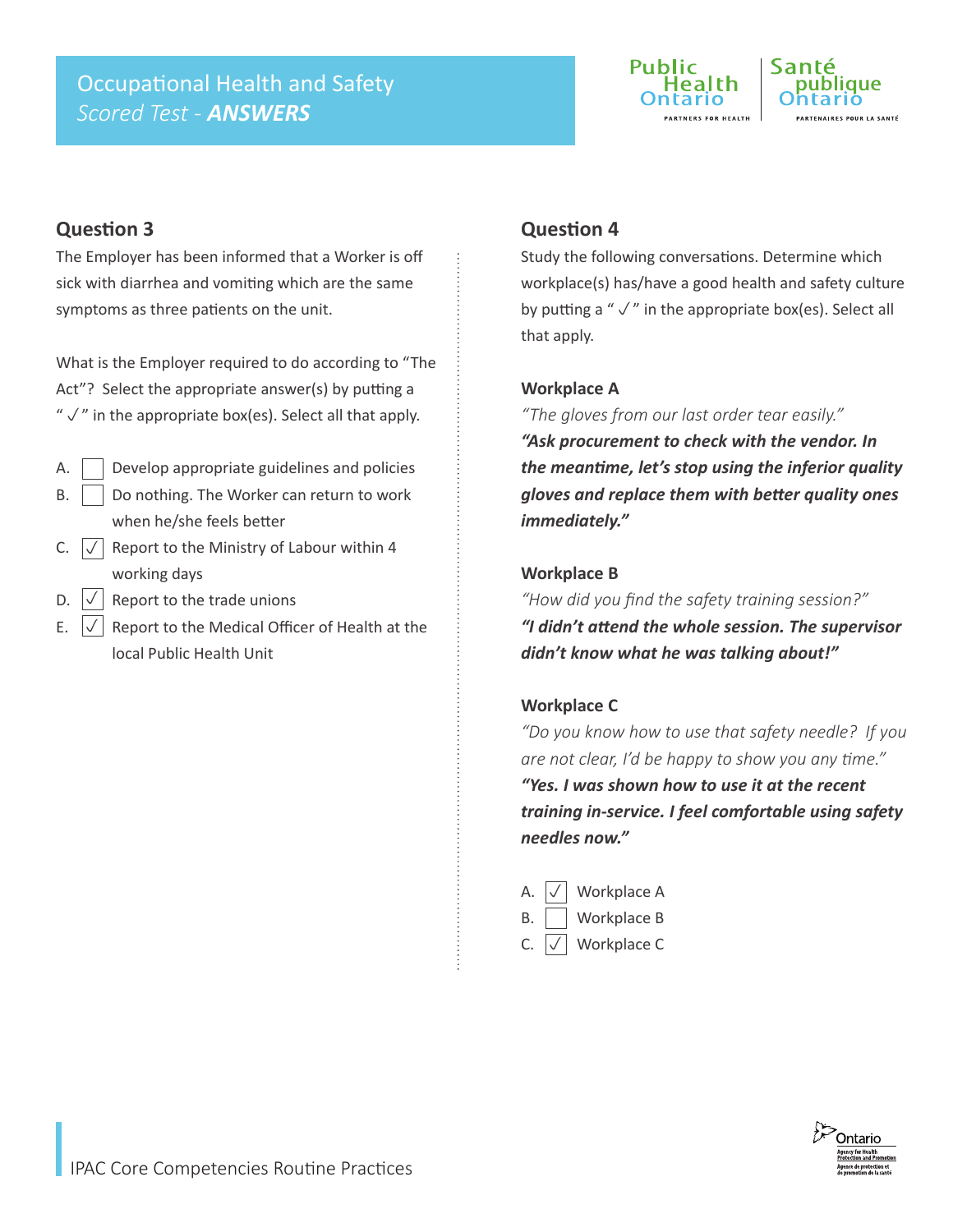

## **Question 5**

Below are actions performed by Employers, Supervisors or Workers to help prevent infection and keep the workplace safe. Insert a"  $\sqrt{ }$ " in the appropriate cell(s). Select all that apply.

|                                                                                  | Employer | Supervisor | Worker |
|----------------------------------------------------------------------------------|----------|------------|--------|
| Preparing health and safety policies                                             |          |            |        |
| Providing and maintaining Personal Protective Equipment                          |          |            |        |
| Ensuring that Personal Protective Equipment is used if needed                    |          |            |        |
| Reporting if Personal Protective Equipment is not available in the<br>right size |          |            |        |